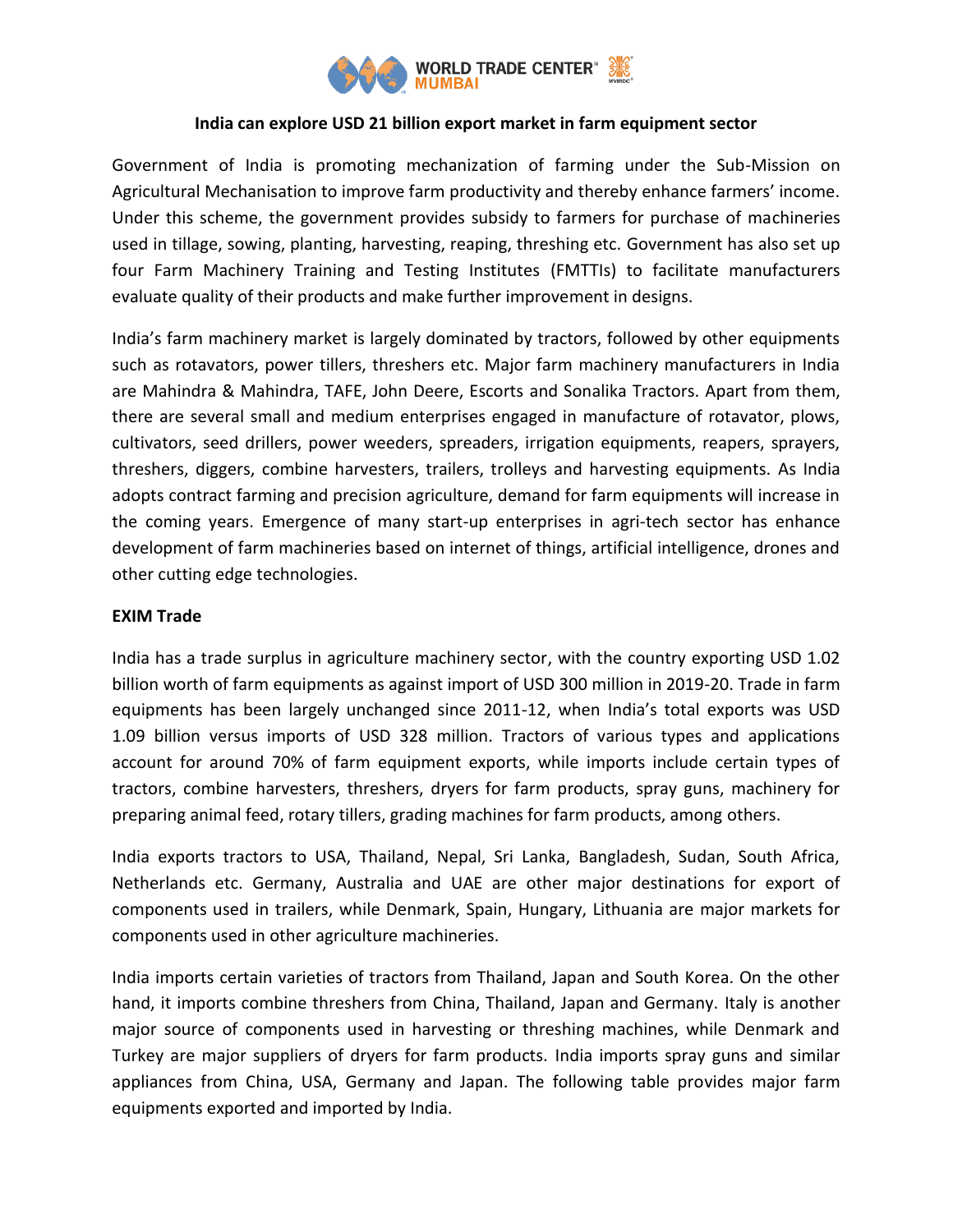

## India's trade in top 14 agriculture machineries (figures in USD million)

|                                                              | 2011-12<br>2019-20                                                     |         |        |                      |  |               |               |                      |
|--------------------------------------------------------------|------------------------------------------------------------------------|---------|--------|----------------------|--|---------------|---------------|----------------------|
|                                                              |                                                                        |         |        |                      |  |               |               |                      |
|                                                              | <b>HS Code</b> Product Description                                     | Export  | Import | <b>Trade Deficit</b> |  | <b>Export</b> | <b>Import</b> | <b>Trade Deficit</b> |
|                                                              | 87019300 OTHER TRACTORS, OF AN ENGINE POWEREXCEEDING 37 KW BUT N(0     |         |        |                      |  | 415.25        | 21.28         | 393.97               |
|                                                              | 87019200 OTHER TRACTORS, OF AN ENGINE POWEREXCEEDING 18 KW BUT N(0     |         |        |                      |  | 221.25        | 38.65         | 182.6                |
|                                                              | 87169010 PARTS & ACCESSORIES OF TRAILERS                               | 12.93   | 35.82  | -22.89               |  | 43.81         | 14.43         | 29.38                |
|                                                              | 84329090 PARTS OF OTHER AGRICULTURAL AND HORTICULTURAL MACHINERY34.21  |         | 14.69  | 19.52                |  | 37.76         | 12.26         | 25.5                 |
|                                                              | 187013099   OTHR TRACK-LAYING TRACTORS                                 | 2.03    | lO 45. | 1.58                 |  | 31.84         | 10.1          | 31.74                |
|                                                              | 87081010 BUMPERS ETC FOR TRACTORS                                      | 99.13   | 12.1   | 87.03                |  | 30.34         | 1.35          | 28.99                |
|                                                              | 184328020 ROTARY TILLER                                                | 3.77    | 7.91   | $-4.14$              |  | 26.37         | 9.86          | 16.51                |
|                                                              | 84329010 PRTS OF AGRCLTRL MCHNRY FLLNG WTHN HDG NOS843210.843221 10.07 |         | 5.31   | 4.76                 |  | 20.79         | 2.88          | 17.91                |
|                                                              | 84339000 PARTS OF HRVESTNG, THRSHNG MACHINES ETC                       | 10.85   | 19.27  | $-8.42$              |  | 19.01         | 22.42         | $-3.41$              |
|                                                              | 87012090 OTHR ROAD TRACTORS FOR SEMI-TRAILERS                          | 10.9    | 0.29   | 10.61                |  | 17.95         | 0.15          | 17.8                 |
|                                                              | 87013019 OTHER GARDEN TRACTORS                                         | 4.32    | 10.05  | 4.27                 |  | 16.36         | 0.44          | 15.92                |
|                                                              | 184335900  OTHER HARVESTING & THRESHING MACHINERY                      | 1.59    | 23.79  | $-22.2$              |  | 12.2          | 10.49         | 1.71                 |
|                                                              | 82013000   MATTOCKS PICKS HOES & RAKES                                 | 15.98   | 10.09  | 15.89                |  | 19.87         | lo.o7         | 19.8                 |
|                                                              | 87019090 OTHER TRACTORS                                                | 775.91  | 5.72   | 770.19               |  |               |               | O                    |
|                                                              | Total of top 14 agriculture machinery exports                          | 981.69  | 125.49 | 856.2                |  | 902.8         | 134.38        | 768.42               |
|                                                              | Total of all agriculture machinery exports                             | 1093.35 | 328.63 | 764.72               |  | 1021.4        | 301.56        | 719.84               |
| Source: Ministry of Commerce & Industry, Government of India |                                                                        |         |        |                      |  |               |               |                      |

| India's trade in top 19 agriculture machineries (figures in USD million) |                                                               |               |               |                      |         |               |        |                      |  |
|--------------------------------------------------------------------------|---------------------------------------------------------------|---------------|---------------|----------------------|---------|---------------|--------|----------------------|--|
|                                                                          |                                                               | 2011-12       |               |                      | 2019-20 |               |        |                      |  |
|                                                                          | <b>HS Code Product Description</b>                            | <b>Export</b> | <b>Import</b> | <b>Trade Deficit</b> |         | <b>Export</b> | Import | <b>Trade Deficit</b> |  |
|                                                                          | OTHER TRACTORS, OF AN ENGINE POWEREXCEEDING 18 KW BUT         |               |               |                      |         |               |        |                      |  |
|                                                                          | 87019200 INOT EXCEEDING 37 KW                                 | o             | IO.           | o                    |         | 221.25        | 38.65  | 182.6                |  |
|                                                                          | 84335100 COMBINE HARVESTER-THRESHERS                          | 11.92         | 4.32          | 7.6                  |         | 9.41          | 29.22  | $-19.81$             |  |
|                                                                          | 84339000 PARTS OF HRVESTNG, THRSHNG MACHINES ETC              | 10.85         | 19.27         | $-8.42$              |         | 19.01         | 22.42  | $-3.41$              |  |
|                                                                          | OTHER TRACTORS, OF AN ENGINE POWEREXCEEDING 37 KW BUT         |               |               |                      |         |               |        |                      |  |
|                                                                          | 87019300 INOT EXCEEDING 75 KW                                 | IО            | 10            | 10                   |         | 415.25        | 21.28  | 393.97               |  |
|                                                                          | 84193100 DRYERS FOR AGRICULTURAL PRODUCTS                     | 3.04          | 7.53          | $-4.49$              |         | 6.23          | 18.78  | $-12.55$             |  |
|                                                                          | 84242000 ISPRAY GUNS & SIMILAR APPLIANCES                     | 4.81          | 11.78         | -6.97                |         | 8.04          | 16.28  | $-8.24$              |  |
|                                                                          | 84361000 MCHNRY FR PRPRNG ANML FEEDNG STUFFS                  | 1.69          | 20.83         | $-19.14$             |         | 5.68          | 15.04  | $-9.36$              |  |
| 84322990 IOTHERS                                                         |                                                               | 1.35          | 9.41          | $-8.06$              |         |               | 14.53  | $-10.53$             |  |
|                                                                          | 87169010 PARTS & ACCESSORIES OF TRAILERS                      | 12.93         | 35.82         | $-22.89$             |         | 43.81         | 14.43  | 29.38                |  |
|                                                                          | <b>PARTS OF OTHR AGRICULTUTAL HORTICULTURAL &amp;FORESTRY</b> |               |               |                      |         |               |        |                      |  |
|                                                                          | 84369900 MACHINE INCL GERMINATION OF PLANT                    | 2.88          | 5.5           | $-2.62$              |         | 3.75          | 13.06  | $-9.31$              |  |
| 84328090 OTHERS                                                          |                                                               | 3.64          | 26.9          | $-23.26$             |         | 2.85          | 12.51  | -9.66                |  |
|                                                                          | PARTS OF OTHER AGRICULTURAL AND HORTICULTURAL                 |               |               |                      |         |               |        |                      |  |
|                                                                          | 84329090   MACHINERY OF HDG NO 843280                         | 34.21         | 14.69         | 19.52                |         | 37.76         | 12.26  | 25.5                 |  |
|                                                                          | <b>EGG-GRADING AND OTHER GRADING MACHINES</b>                 |               |               |                      |         |               |        |                      |  |
|                                                                          | 84336020 FORAGRICULTURAL PRODUCE                              | 0.16          | 10.42         | $-10.26$             |         | 2.35          | 10.57  | $-8.22$              |  |
|                                                                          | 84335900 OTHER HARVESTING & THRESHING MACHINERY               | 1.59          | 23.79         | $-22.2$              |         | 12.2          | 10.49  | 1.71                 |  |
|                                                                          | 87163900 OTHR TRLRS & SEMI-TRLR FR TRNSPRT OF GOODS           | 4.06          | 15.9          | $-11.84$             |         | 5.06          | 10.33  | $-5.27$              |  |
|                                                                          | 84328020 ROTARY TILLER                                        | 3.77          | 7.91          | $-4.14$              |         | 26.37         | 9.86   | 16.51                |  |
|                                                                          | 84334000 STRAW/FODDER BALERS, INCL PICK-UP BALERS             | 0.11          | 0.97          | $-0.86$              |         | 1.44          | 6.5    | $-5.06$              |  |
|                                                                          | Total of top 19 agriculture imports                           | 97.01         | 215.04        | $-118.03$            |         | 824.46        | 276.21 | 548.25               |  |
|                                                                          | Total agriculture machinery imports                           | 1093.35       | 328.63        | 764.72               |         | 1021.4        | 301.56 | 719.84               |  |
| Source: Ministry of Commerce & Industry, Government of India             |                                                               |               |               |                      |         |               |        |                      |  |

An analysis of EXIM data published by ITC, Geneva shows that India has USD 21.9 billion worth export potential for certain farm equipments, including parts and equipments used in tractors, trailers, bumpers, harvesting machineries and miscellaneous farm tools. India has hardly 1.4% share in world exports of these commodities, while major exporters are Germany, China, Italy, USA, France, and other European countries.